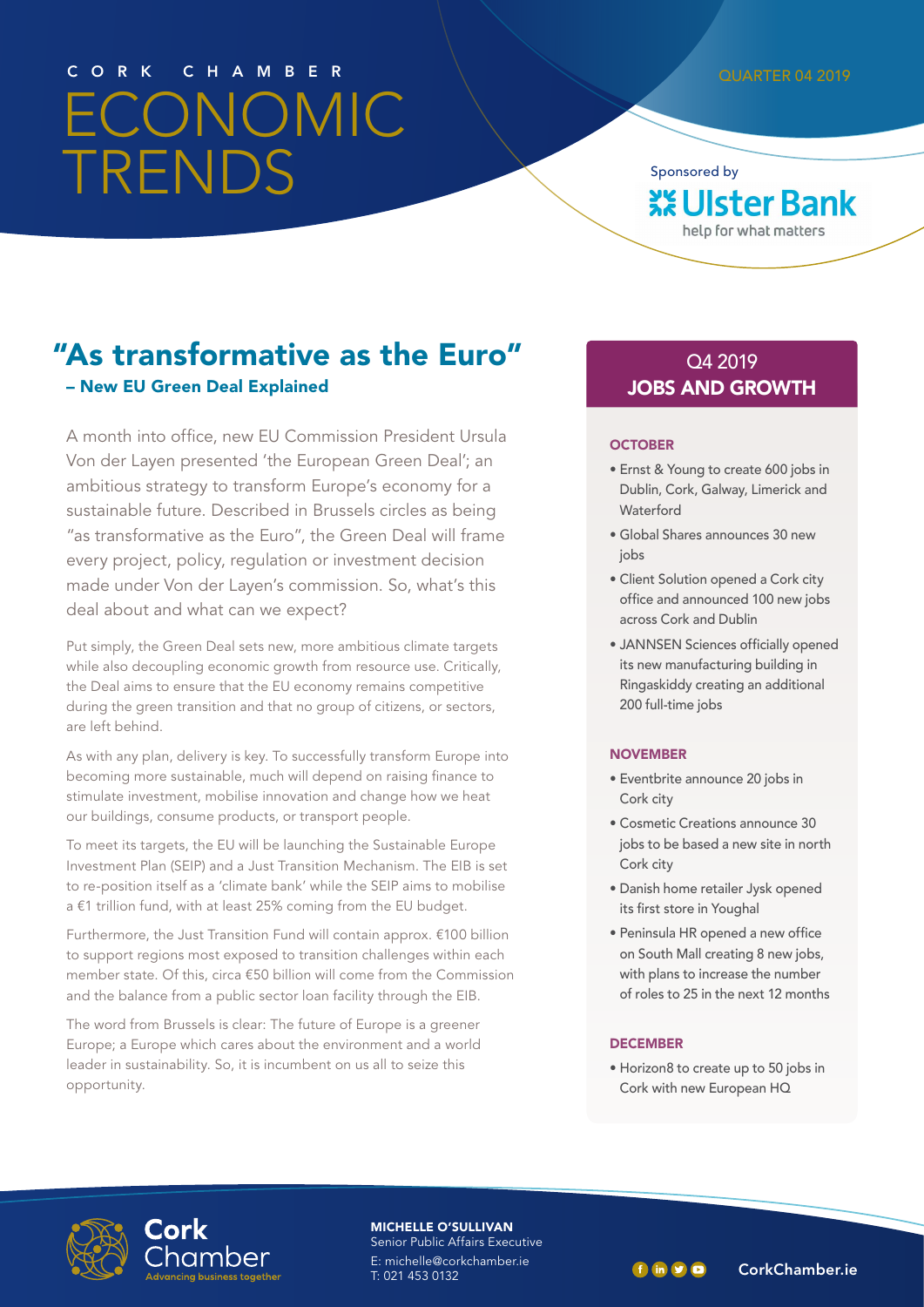#### INVESTING IN PUBLIC ART OR COMMUNITY PROJECTS

# RESPONDING BUSINESSES

#### ART IN PUBLIC SPACES ENHANCES THE EXPERIENCE FOR RESIDENTS, AND VISITORS

# TURNOVER AND NET PROFIT ESTIMATIONS AND PREDICTIONS

#### **46** Build out more green space... **33**<br>Fina Moloney HaloSOS Fiona Moloney, HaloSOS



- **46** We need a renaissance of the City<br>Centre. A tidy up of all approach Centre. A tidy up of all approach routes to Cork – first impressions last. **''** John Mullins, Amarenco
- **46** A future smart city includes smart<br>
public transport. **99** public transport. **''** Clare Kennelly, Inclusive Cork



#### CONFIDENCE IN THE IRISH ECONOMY



1. Brexit



3. Changing consumer spending /reduced orders

#### TOP 3 THREATS TO BUSINESS GROWTH



# SURVEY RESULTS QUARTER 4





In Q4 we saw an increase in those reporting business confidence at 93%, an increase from 88% in Q3.

The final economic trends survey of 2019 reports on member experiences during October, November and December. The survey asked the thoughts of the Cork business community on Q4 2019, and the outlook for Q1 2020 on business confidence, the operating landscape, skills and for their overall economic perspective. Quality of life for citizens is a key pillar in developing a successful location for investment and skills. To this, arts, culture and placemaking are fundamental, and we explored the role of public art and placemaking as part of our recent survey.

> In the previous Q3 survey results, 3% of respondents reported as very confident in the Irish economy, rising to 8% in Q4. We also report a rise in those reporting as confident from 60% in Q3 to a high of 79% in Q4. Most notably we have a decrease in those reporting as not confident from 37% in Q3 to 13% in Q4.

In exploring the topic of public art and placemaking we asked the Cork business community on the role and the opportunities to continue the enhancement of our City centre through funding mechanisms like the Cork City Centre Placemaking Fund which has been opened again for 2020.

### CULTURE AND PLACEMAKING

2. Skills Availability

'Other' responses predominately highlighted all of the answer options, adding their support to the objective of the Cork City Council City Centre Placemaking Fund, and similar initiatives that improve the appeal and heritage of the city to visitors and residents alike.

'Other' sentiment highlighted the role of art across the full range of answer options.

When asked in relation to international projects that should be considered in the Cork context, the New York Highline was a reoccurring response as was street art with examples of Berlin, Melbourne, Lisbon and London referenced.



Added to this, 53% of respondents expect turnover to increase, and 44% expect net profit to increase over Q1 2020.

While there is a decline in respondents reporting an increase in employee numbers in Q4 at 36%, from 49% in Q3, we do see an increase in responding businesses indicating that employee numbers have stayed the same in Q4, at 57%. With this we see 55% of business also reporting that they expect employee numbers to increase over the next 12 months, at 45% in Q3. The

latest quarter also reported 39% of businesses as having open vacancies, with 28% reporting of these reporting difficulty filling these roles (i.e. remaining unfilled for greater than 3 months since initial advertisement). This is mostly in the area of engineering across a range of areas (namely chemical, process, software, quality and electrical) as well as more generally a shortage of skills at experienced managerial level.

The responding businesses represent a broad range of sectors: Industry/ Manufacturing (3%); Science & Technology (17%); Tourism, Travel Culture & Arts (9%); Construction (8%); Multisectoral (10%); Services incl. financial (43%); Transport (4%), Agriculture & Fishing (incl. food ingredients) (2%) and Digital Economy (4%).

We thank members for your valued insights and engagement with this survey. Your participation is key. All previous quarterly economic surveys can be found on www.corkchamber.ie.